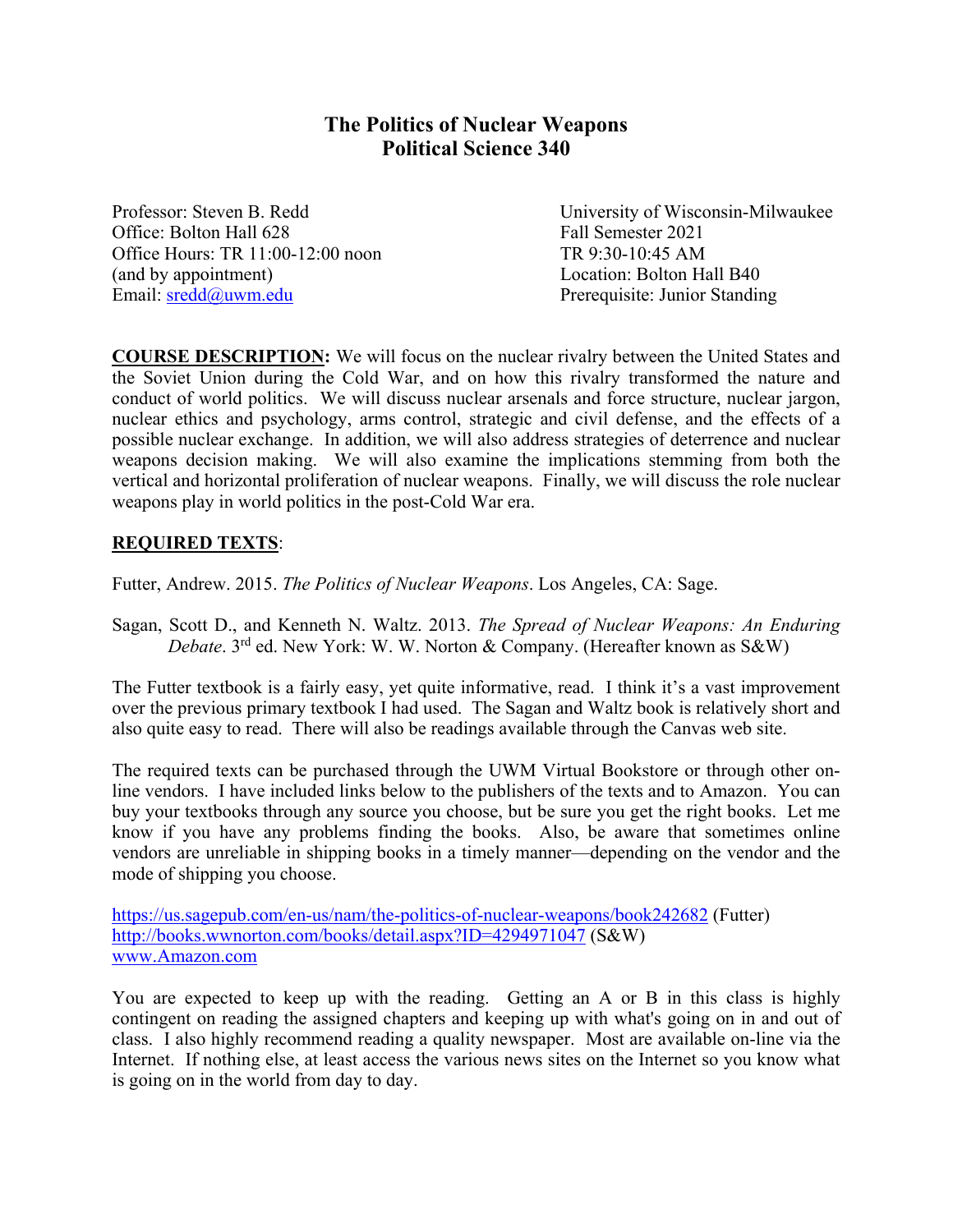GRADES**:** Your grade will be based on two exams, a policy position paper, and video summaries. The calculation of your grade will be determined as follows:

MIDTERM EXAM: 25% (**Tuesday, October 19**) FINAL EXAM: 35% (**Thursday, December 16, 7:30-9:30 am**) POLICY POSITION PAPER: 25% (**Due Thursday, December 2, beginning of class**) VIDEO SUMMARIES: 15%

| $94\% - 100\% = A$  | $90\% - 93\% = A$ |                   |
|---------------------|-------------------|-------------------|
| $87\% - 89\% = B +$ | $84\% - 86\% = B$ | $80\% - 83\% = B$ |
| $77\% - 79\% = C +$ | $74\% - 76\% = C$ | $70\% - 73\% = C$ |
| $67\% - 69\% = D +$ | $64\% - 66\% = D$ | $60\% - 63\% = D$ |
| $0\% - 59\% = F$    |                   |                   |

EXAMS: Both exams will cover material included in the assigned readings and class lectures and discussion. The midterm exam will include material covered up to that exam date. The final exam will be comprehensive, although a majority will focus on material covered after the midterm exam. Both exams may include true/false statements, multiple choice questions, matching sections, identifications, short answers, and essay questions. All students are expected to take the exams on the assigned dates. *Absolutely no makeup exams will be given without a university-approved excuse*. **If you have a university-approved excuse and miss an exam, get in touch with me immediately, beforehand if possible. If you miss an exam without giving me prior notice, you MUST contact me within 24 hours of that exam to schedule a make-up or you will not be allowed to take a make-up under any circumstances**. Also, according to university policy, final examinations cannot be scheduled at a different time during the examination period or at a time preceding the examination period.

POLICY POSITION PAPER: You will be required to write an 8-10 page research paper. This will take the form of a pro/con argument. I will provide a list of issues from which you may pick a topic of interest. The majority of this paper should provide a detailed analysis in support of either a pro or con position on a given issue. In other words, you must explain to me why your position is the "correct" one. A suggested course of action would be to state your position, provide counterevidence, and then refute that evidence with information that supports your position. This written assignment will be graded on clarity, organization, thoroughness of research, professionalism, and validity of assertions and conclusions. All paper topics must be chosen and approved by my me no later than Thursday, September 23. The paper should be double-spaced, numbered, use a 12-point font, have margins of one inch on all four sides, and include a title page. In addition, all papers should include a bibliography that should contain at least 8-10 references from outside sources. These sources should be peer-reviewed scholarly journal articles, books, and book chapters. All papers should also contain in-text citations. Any paper that does not contain in-text citations, or does so haphazardly, will receive a failing grade. Please refer to a style manual (e.g., Turabian or APSA) for instructions on how to cite both in text as well as in a bibliography. The body of the paper is expected to be 8-10 pages long, which means that the bibliography is in addition to this 8-10 page limit. These papers will be graded not only for substantive content but also for grammatical and stylistic presentation as well. Therefore, I highly recommend the use of spell checks on word processors as a first step and some type of style manual for help with grammar, style, and other questions dealing with the use of English in written form. All papers should be submitted at the beginning of our class on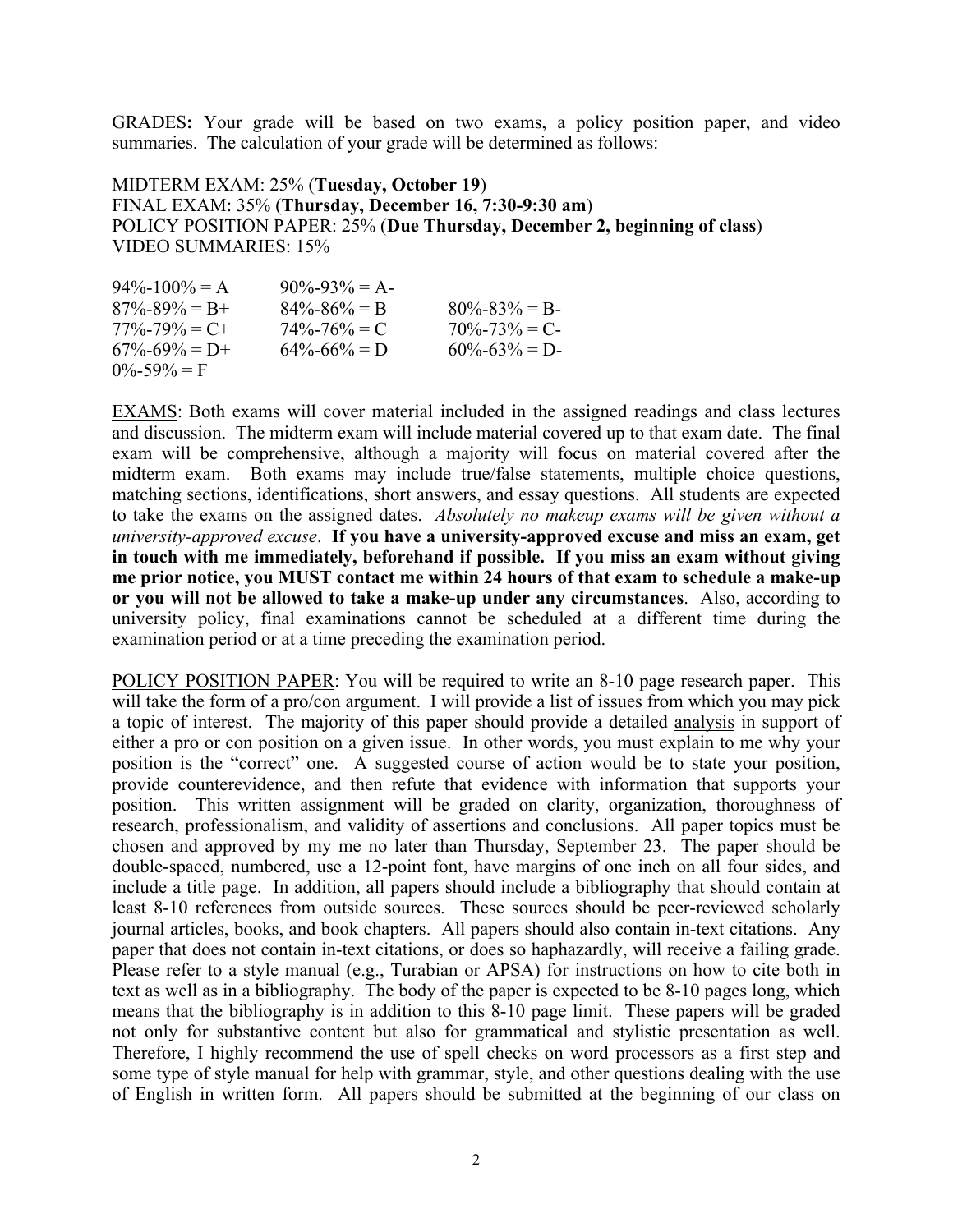Thursday, December 2. **No late papers will be accepted without an approved excuse**. Again, if you have questions, please ask.

**PLAGIARISM:** Plagiarism is a representation of other people's work as your own (for example, in directly quoting another source without using quotation marks). Plagiarism can be defined by using Alexander Lindley's definition:

Plagiarism is the false assumption of authorship: the wrongful act of taking the product of another person's mind, and presenting it as one's own (Plagiarism and Originality [New York: Harper, 1957], p. 2). Plagiarism may take the form of repeating another's sentences as your own, adopting a particularly apt phrase as your own, or even presenting someone else's line of thinking in the development of a thesis as though it were your own. In short, to plagiarize is to give the impression that you have written or thought something that you have in fact borrowed from another.

I strongly urge you to access the following link to read a discussion of what plagiarism is and looks like http://library.duke.edu/research/plagiarism/ (watch the video and access the link in the right-hand column entitled "Duke University Plagiarism Tutorial). Another useful link concerning plagiarism as well as information pertaining to grammar and writing can be found by accessing the following link: http://www.plagiarism.org. See the Wisconsin Administrative Code, Chapter UWS 14, entitled "Student Academic Disciplinary Procedures," for a discussion and range of available penalties. Severe penalties (up to the maximum allowed) should be expected for plagiarism or other forms of cheating. Along these lines, you may NOT use a paper that you have written previously, or are currently writing for another course, for this class unless you clear it with me first. Doing so without first consulting me is considered academic misconduct and will be dealt with accordingly.

If you have any questions regarding citation, please talk to me. While I am not looking for excuses to accuse you of plagiarism, and therefore you need not be worried about honest mistakes, you should be aware that the following, and other similar, excuses will not work:

• **"I didn't know that I had to use quotation marks when I borrowed someone else's prose."** 

• **"I used footnotes; I just didn't use quotation marks."** 

• **"But I changed every fourth word."** 

• **"I didn't realize that I couldn't turn in the same paper for more than one class."** 

• **"I didn't know how to reference Internet sources, so I just pretended the words and ideas were my own."** 

• **I thought that since you had it in your lecture notes, that I could take this idea and take credit for it as my own intellectual property."** 

VIDEOS: You will be required to watch 5 videos in the series entitled "War and Peace in the Nuclear Age," produced by PBS station WGBH. There are 13 one-hour videos in the series (ten are available in Canvas: click on the link "Pages" in the left-hand column on the homepage; then click on the link "Videos." You will then see the ten videos listed in a column in reverse alphabetical order. Please be patient because it may take a bit for the videos to load, and sometimes one or two do not—just reload the page). All 13 are also available on YouTube: https://www.youtube.com/playlist?list=PLeU3hzZa1meivlW7kd7SMEAvo2APRptJB). Each video is approximately 55 minutes long. Please be sure to personally watch each video and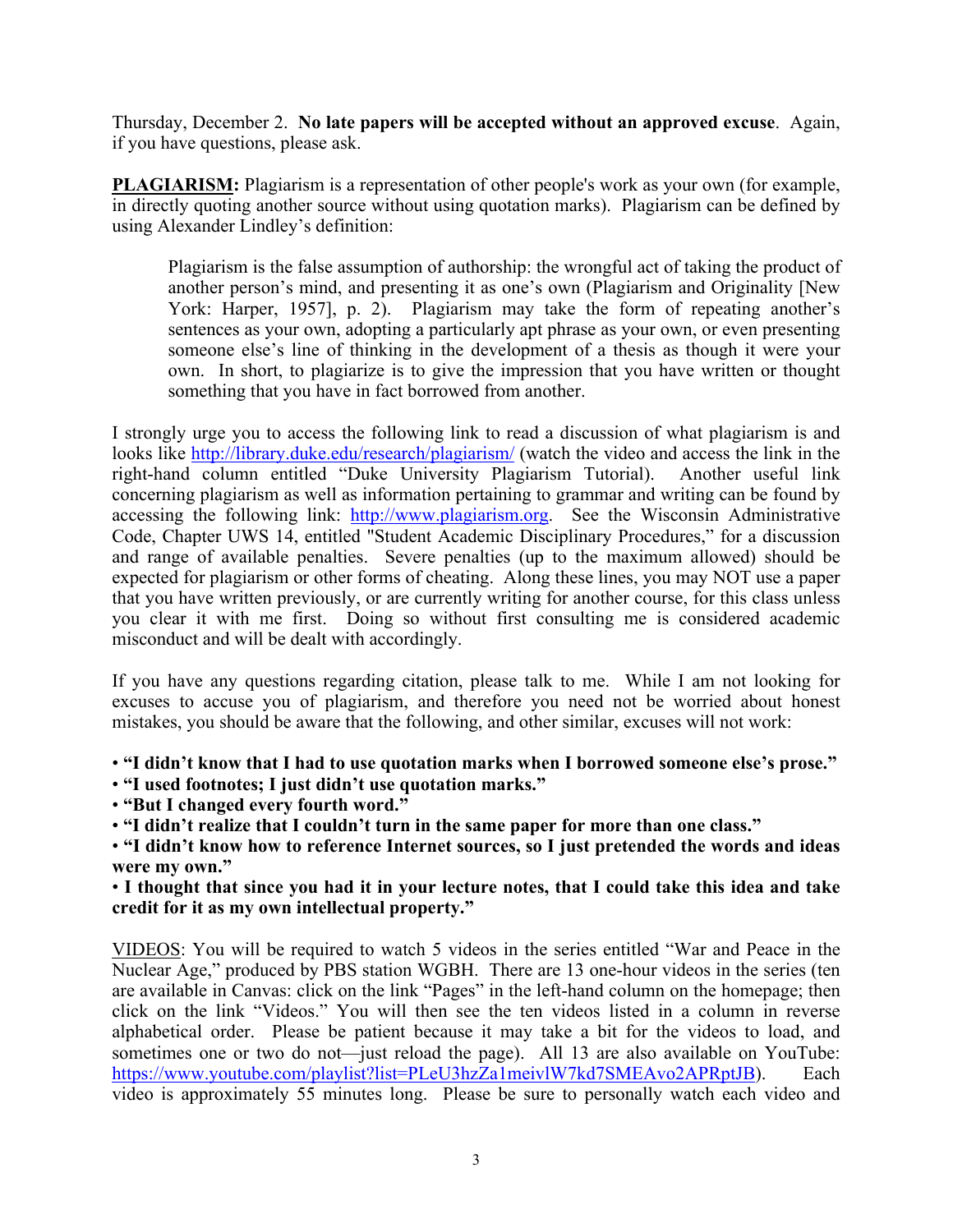summarize in writing what you viewed (i.e., do not simply copy a summary from someone else). Your summary should be no longer than two pages double-spaced. Each summary is due on the assigned due date. I will post in Canvas a schedule listing the video titles, and due dates. These summaries should NOT be something along the lines of the following: "such and such happened, and then this event happened, and … ." Rather, you should summarize the primary lessons and points being made in the video. **No late summaries will be accepted without an approved excuse.** 

ATTENDANCE AND PARTICIPATION: Attending class lectures is an integral part of succeeding in this course; therefore, I will take attendance each day. I understand that students get sick and have other bona fide reasons for missing class from time to time. However, if I feel that you are missing too many classes I will inquire as to the reasons why. I also reserve the right to suggest that you drop the course or if it is too late to do so to penalize your grade appropriately. You will also be expected to contribute in a meaningful fashion to class discussions and/or answering questions concerning class readings. Of course, if you are not in attendance or have not done the assigned reading, then your grade will be negatively affected. Moreover, high grades on exams will be difficult to attain if attendance and participation are not regular because lectures and class discussions will cover material not included in the texts and test questions will also come from these lectures and discussions. No extra credit assignments will be given. You may also be invited to participate during a normal class period in a foreign policy experiment under my direction (this is actually a pleasant diversion from the normal class lectures and discussion  $\circledcirc$ ).

UWM POLICIES AND PROCEDURES: The University of Wisconsin-Milwaukee has several policies concerning students with disabilities, accommodations for religious observances, students called to active military duty, incompletes, discriminatory conduct, academic misconduct, and so forth available for you to read using the following link: http://www.uwm.edu/Dept/SecU/SyllabusLinks.pdf. I strongly encourage you to access this link and familiarize yourself with these policies and procedures.

**Students in Need**: Any student who faces challenges securing their food, housing, or technology, or is struggling with mental, physical, or emotional health, and believes this may affect their performance in the course is urged to contact the Dean of Students  $(dos@uum.edu)$ for support. Furthermore, please notify the professor if you are comfortable doing so. This will enable them to provide any resources that they may have and can connect you to the Dean of Students as well.

Here is a link to helpful on-campus resources specifically designed to help students: https://uwm.edu/cetl/resources/student-resources/.

Students are encouraged to use a tool called Navigate. This tool can help you learn about academic resources, set up study groups in your courses, make appointments with your academic advisor, get reminders on important dates, and much more. In addition, Navigate allows instructors to send Progress Reports to students throughout the term, allowing for updates on your academic progress in a course in addition to your grade. You can log into the platform here: https://uwmilwaukee.campus.eab.com/ or by finding the Navigate link under the Current Students tab on the UWM home page. More information on how you can use Navigate and the app, including tutorials, can be found on UWM's Navigate website.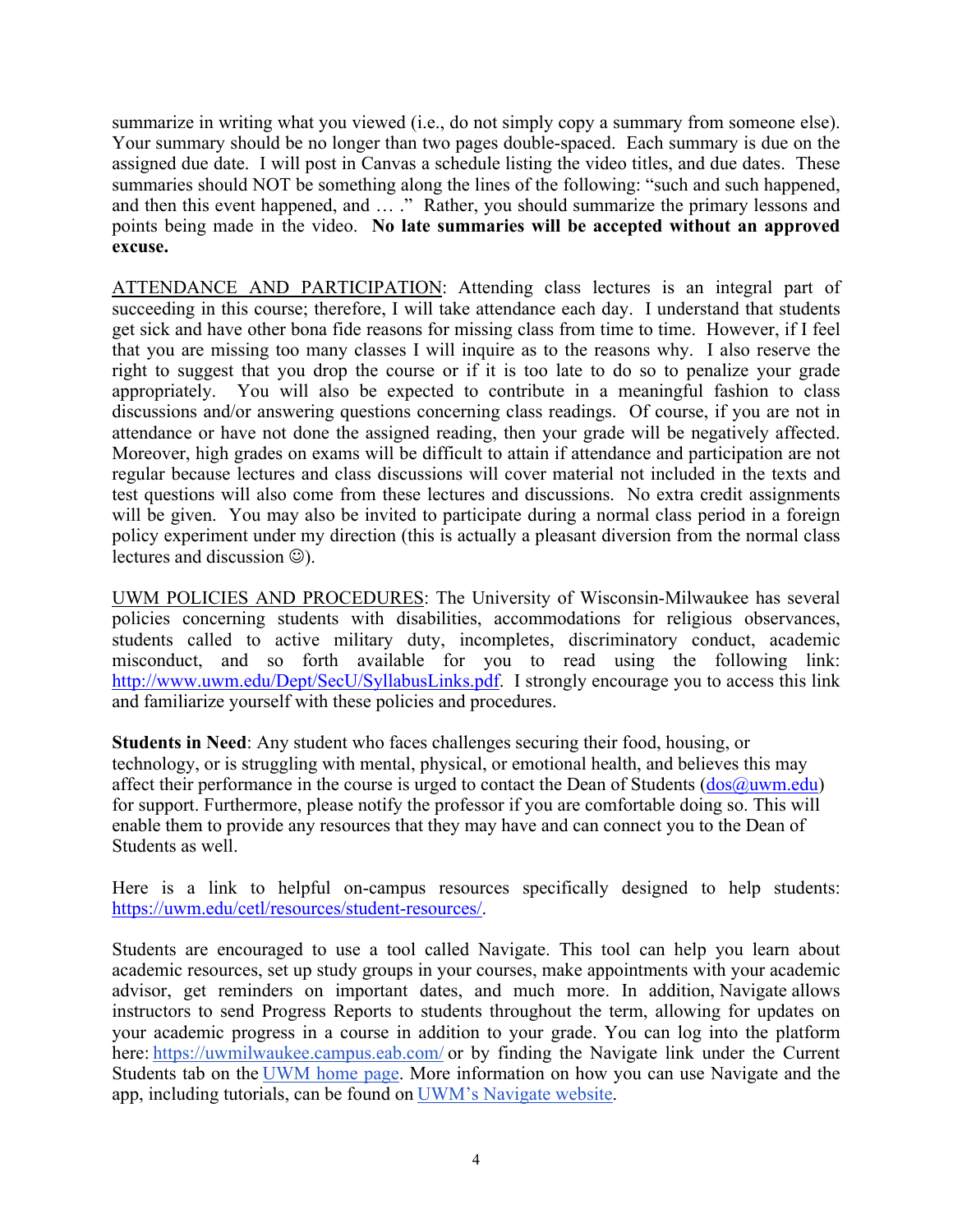**Panther Community Health and Safety Standards:** UWM has implemented reasonable health and safety protocols, taking into account recommendations by local, state and national public health authorities, in response to the COVID-19 pandemic. As a member of our campus community, you are expected to abide by the Panther Interim COVID-Related Health & Safety Rules, which were developed in accordance with public health guidelines. These standards apply to anyone who is physically present on campus, UWM grounds, or participating in a UWMsponsored activity:

- All individuals visiting UWM facilities must wear face coverings while indoors;
- Unvaccinated students coming to campus are required to test weekly for COVID-19; and,
- You should check daily for COVID-19 symptoms and not come to campus if you are feeling sick.

Additional details about student and staff expectations can be found on the UWM COVID-19 webpage.

**TOPICS, READING ASSIGNMENTS, AND EXAM SCHEDULE: (**Tentative and subject to change. Students should have read the assigned material by the class date shown)

*Week 1*  Thursday, 9/2: Introduction

*Week 2* Part I: Nuclear Basics

Tuesday, 9/7: Chronology and Jargon of the Nuclear Arms Race

- $\bullet$  Futter 1
- Kegley, Charles W., Jr., and Eugene R. Wittkopf, eds. 1985. *The Nuclear Reader: Strategy, Weapons, War*. New York: St. Martin's Press. pp. xi-xx. \*\*Canvas\*\*
- Overheads: Nuclear Development History, The Atom, Fission Chain Reaction, Hydrogen Bomb Design, Uranium, ICBM Flight Phases, CEP and Bias, Hard Target Kill Probabilities

Thursday, 9/9: Chronology and Jargon of the Nuclear Arms Race (cont.)

# *Week 3*

Tuesday, 9/14: Chronology and Jargon of the Nuclear Arms Race (cont.)

Thursday, 9/16: Chronology and Jargon of the Nuclear Arms Race (cont.)

## *Week 4*

Part II: Who Had/Has What and What Did/Do They Have?

Tuesday, 9/21: Superpower Force Structure: Past, Present, and Future?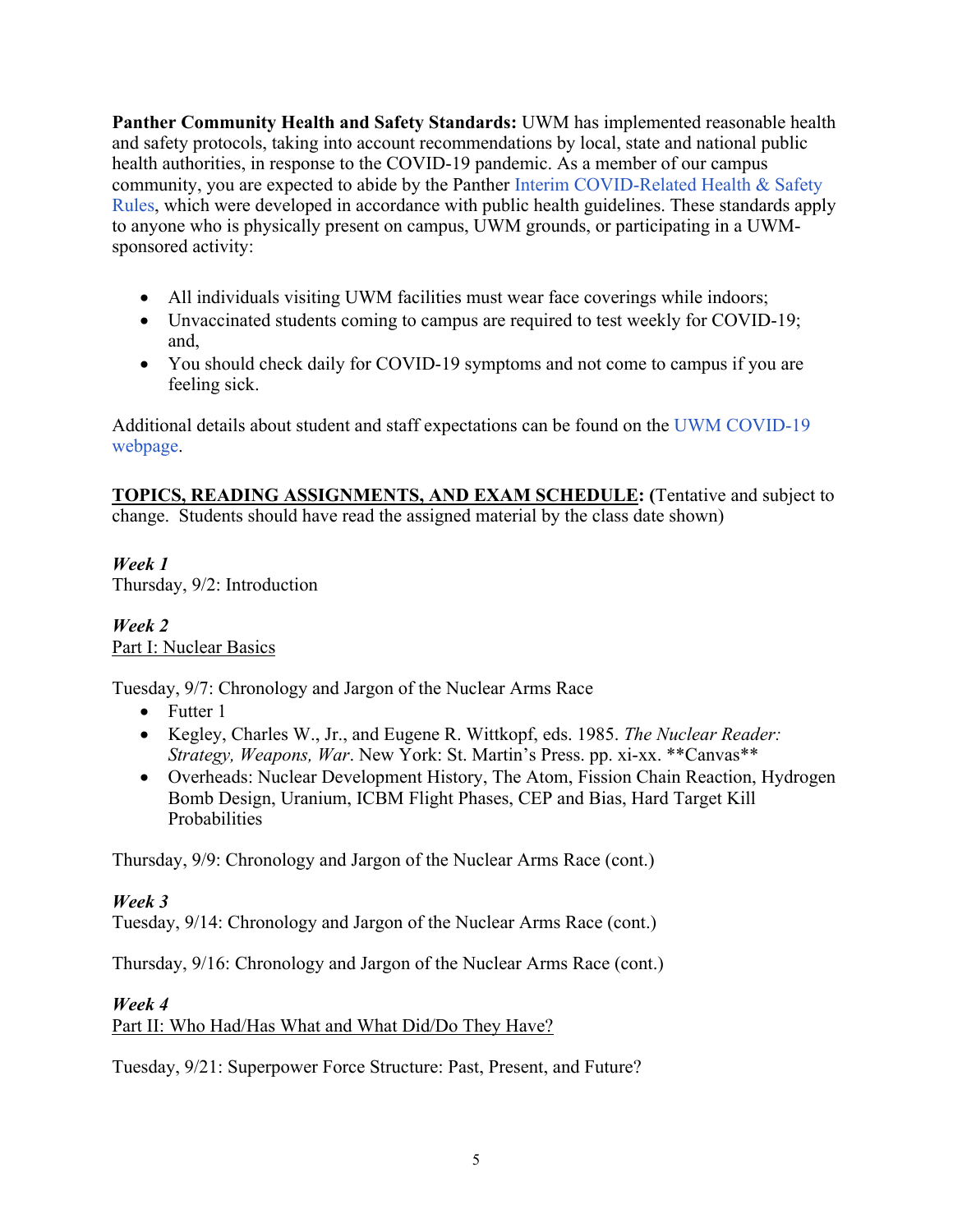Overheads: Cold War (ca. 1985) Nuclear Balance – US-USSR, Cold War (ca. 1985) Triad – US-USSR, Cold War Arms Race – US-USSR, US-USSR Bomber Balance 1985, US-USSR ICBM Balance 1985, US-USSR Submarine Balance 1985, US-USSR Technology Development Race, World Nuclear Forces 2007-2011, U.S. Nuclear Forces 2007-2011, Russian Nuclear Forces 2007-2011, British Nuclear Forces 2007-2011, French Nuclear Forces 2007-2011, Chinese Nuclear Forces 2007-2011, Indian Nuclear Forces 2007-2011, Pakistani Nuclear Forces 2007-2011, Israeli Nuclear Forces 2007- 2011, Global Stocks of Highly Enriched Uranium (HEU) 2007, 2009-2010, Global Stocks of Separated Plutonium 2007, 2009-2010

Thursday, 9/23: **Deadline for signing up for paper topic**; Superpower Force Structure: Past, Present, and Future? (cont.)

*Week 5*  Tuesday, 9/28: Others' Force Structures

Thursday, 9/30: Others' Force Structures (cont.)

## *Week 6*  Part III: Truth or and Consequences

Tuesday, 10/5: Effects of Nuclear Weapons

- $\bullet$  Futter 2
- Sagan, Carl. 1983/84. "Nuclear War and Climate Catastrophe: Some Policy Implications." *Foreign Affairs* 62:257-292. \*\*Canvas
- $\bullet$
- Overheads: Nuclear Explosion Timeline, Nuclear Explosion Relationships, Nuclear Explosion – Physical Effects, Destructive Evolution of Nuclear Weapons, Explosive Yield and Altitude, Radiation Contours, Radiation Decay, Geographic Radiation Exposure, Nuclear War Effects, Nuclear Exchange Scenarios, Temperature Effects of Nuclear War Cases, Destructive Power of Nuclear Weapons

Thursday, 10/7: Effects of Nuclear Weapons (cont.)

## *Week 7*

Tuesday, 10/12: Effects of Nuclear Weapons (cont.)

Thursday, 10/14: Catch-up; Review for midterm

## *Week 8*

Tuesday, 10/19: **Midterm Exam**

Part IV: Nuclear Weapons and National Security

Thursday, 10/21: Strategies of Deterrence (Including Scenarios and Targeting)

 $\bullet$  Futter 4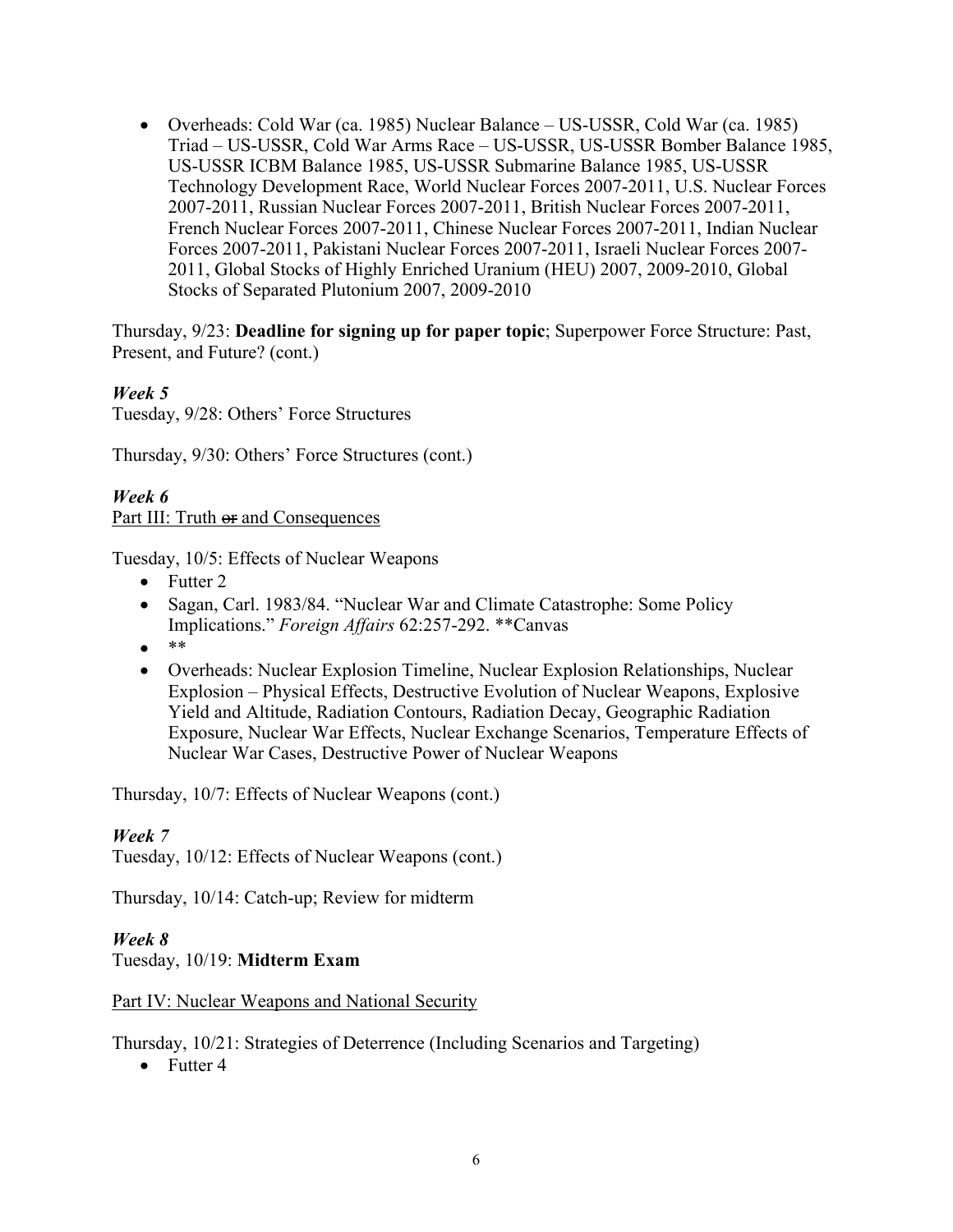- Draper, Theodore. 1985. "Nuclear Temptations: Doctrinal Issues in the Strategic Debate." In *The Nuclear Reader: Strategy, Weapons, War*, eds. Charles W. Kegley, Jr., and Eugene R. Wittkopf. New York: St. Martin's Press. pp. 21-37. \*\*Canvas\*\*
- McNamara, Robert S. 1983. "The Military Role of Nuclear Weapons: Perceptions and Misperceptions." *Foreign Affairs* 62:59-80. \*\*Canvas\*\*

## *Week 9*

Tuesday, 10/26: Strategies of Deterrence (Including Scenarios and Targeting) (cont.)

Thursday, 10/28: Strategies of Deterrence (Including Scenarios and Targeting) (cont.)

# *Week 10*

Tuesday, 11/2: In-Class DVD (Missile Experimental)—Discussion

Thursday, 11/4: Strategic and Civil Defense

- Payne, Keith B., and Colin S. Gray. 1984. "Nuclear Policy and the Defensive Transition." *Foreign Affairs* 62:820-842. \*\*Canvas\*\*
- Union of Concerned Scientists. 1985. "Star Wars: A Critique." In *The Nuclear Reader: Strategy, Weapons, War*, eds. Charles W. Kegley, Jr., and Eugene R. Wittkopf. New York: St. Martin's Press. pp. 215-231. \*\*Canvas\*\*

## *Week 11*

Tuesday, 11/9: In-Class DVD (Reagan's Shield)—Discussion

Thursday, 11/11: Arms Control

- $\bullet$  Futter 9
- Miller, Steven E. 1984. Politics Over Promise: Domestic Impediments to Arms Control." *International Security* 8:67-90. \*\*Canvas\*\*
- Lewis, Harold W. 1985. "The Irrelevance of a Nuclear Freeze." In *The Nuclear Reader: Strategy, Weapons, War*, eds. Charles W. Kegley, Jr., and Eugene R. Wittkopf. New York: St. Martin's Press. pp. 149-152. \*\*Canvas\*\*
- Kartchner, Kerry M. 1996. "The Objectives of Arms Control." In *Arms Control: Toward the 21st Century*, eds. Jeffrey A. Larsen and Gregory J. Rattray. Boulder, CO: Lynne Rienner. pp. 19-34. \*\*Canvas\*\*
- Waller, Forrest. 1996. "Strategic Offensive Arms Control." In *Arms Control: Toward the 21st Century*, eds. Jeffrey A. Larsen and Gregory J. Rattray. Boulder, CO: Lynne Rienner. pp. 99-118. \*\*Canvas\*\*
- Graybeal, Sidney N., and Patricia A. McFate. 1996. "Strategic Defensive Arms Control." In *Arms Control: Toward the 21st Century*, eds. Jeffrey A. Larsen and Gregory J. Rattray. Boulder, CO: Lynne Rienner. pp. 119-137. \*\*Canvas\*\*
- Overheads: SALT I Terms, SALT I & II Effects on Arsenals, Nuclear Explosions 1945- 1990, Nuclear Explosions 1991-2006

## *Week 12*

Tuesday, 11/16: Arms Control (cont.)

Thursday, 11/18: Nuclear Proliferation and Nonproliferation—The Trouble with Tribbles